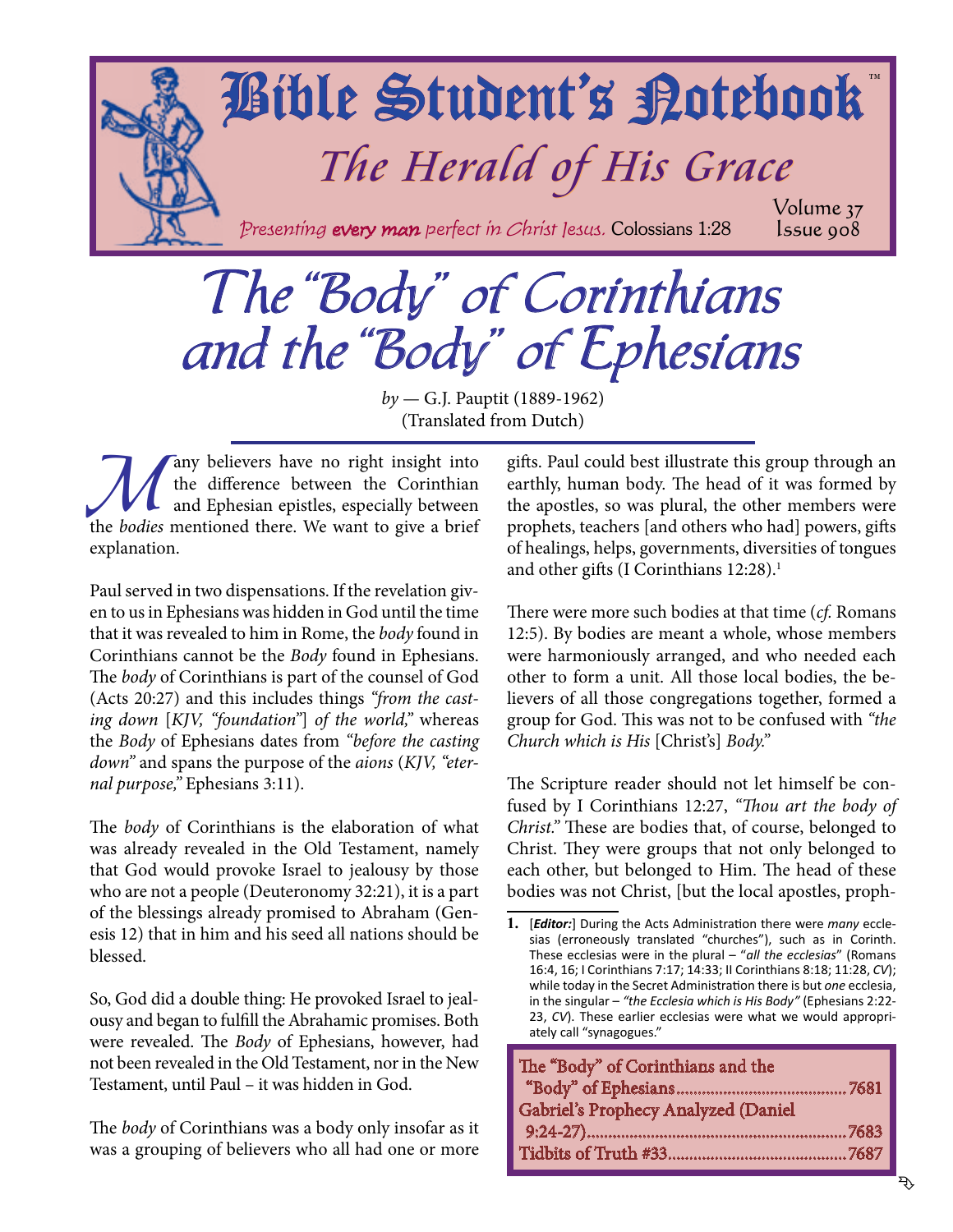<span id="page-1-0"></span>ets, evangelist and pastor-teachers].

The *Body* of Ephesians has only one Head, Christ. It is not a local or earthly community, but a spiritual unity of members who often do not know each other by name and person, but together already form an invisible unity and all have one Head and once, when revealed, form a unity. They are often prepared separately by the Spirit, have one faith, one hope, one baptism (that of the Spirit) and look forward to the sphere of glory, where Christ now is, far above (Greek: over above) all things.<sup>2</sup>

**2.** [*Editor*:] Observing the contrast, A.E. Knoch wrote that the figurative "body" of Christ,

… had been made known years before to the Corinthians (I Corinthians 12) and to the Romans (Romans 12:5). These earlier uses of the figure of a "body" were by no means intended to bring out the heavenly equality of the nations. The figure was confined to the spiritual relations of individual saints to one another in their behavior down here on Earth. That "body" is not a joint body. Christ is not seen as its Head. This is the same fig $ure - a$  human body – but it is now applied to the relationship of the two great classes, Jew and Gentile, and makes Christ the Head. …

The members of the human body are variously esteemed. Some are far more honorable than others. So a new figure must be invented to adequately set forth this most glorious grace. It is called a joint body, in which each member is equally and preeminently exalted, in order to display the transcendent riches of

#### Bible Student's Notebook™ Paul Our Guide – Christ Our Goal ISSN: 1936-9360 Volume 37, No. 908 – February 21, 2022 *Scripture education in a weekly format!* This free electronic publication is dedicated to: • the absolute sovereignty and deity of God (Romans 11:36); • the proclamation of the riches of God's abundant, exceeding grace (Romans 5:20; 11:6; Ephesians 1:7); the affirmation that God will save all through the death, burial and resurrection of Christ (I Timothy 2:3, 4; 4:10; Titus 2:11); the universality of death and resurrection (I Corinthians 15:21); the unique gospel of Paul – which he calls "my gospel" (Romans 2:16; 16:25; II Timothy 2:8; I Corinthians 15:1-4; Acts 13-28; Acts 20:24); the "preaching of Jesus Christ, according to the revelation of the mystery, which was kept secret in ages past" (Romans 16:25); the epistles of the present Secret Administration being Ephesians & Colossians (Ephesians 3:2, 9; Colossians 1:25); true freedom and liberty apart from law (Galatians 5:1); the organic nature of the One Body (Ephesians 4:16); the Secret Administration, being the operational revelation for today (Ephesians 3:9); the unprophesied, Celestial hope and calling of the One Body (Colossians 3:4); the distinct message and ministry of Paul, the apostle to the nations (Ephesians 3:1-3); the importance of receiving all whom Christ has received (Romans 14-15); the recovery of rich Biblical truth that has too long remained hidden under the veils of traditionalism, prejudice, misunderstanding and fear (Mark 7:7, 13); – union in His death, burial and resurrection and ascended seated position among the celestials (Romans 6; Ephesians 2:6); – adult sonship position (Ephesians 1:5). This publication is the product of humble efforts of ordinary men intended to stimulate the earnest study of Scripture. We do not claim infallibility for the contents of this publication; thus they are not meant to imply finality on any subject discussed, or that further research would not add further light from the Word of God. God's storehouse of truth is inexhaustible, so draw on its wealth by prayerful study. Our readers are asked to be as the Bereans and search the Scriptures (Acts 17:10-11; I Thessalonians 5:21). This publication is not connected with any "church," "de-<br>nomination," "movement," "organization," "mission," "creed," nomination," "movement," "organization," "mission," "creed," "meeting," "school," "conference" or "fellowship." *We are always open for discussion, but never for disputation.* – André Sneidar **Bible Student's Notebook**™ PO Box 265, Windber, PA 15963 Office: (800) 784-6010 – Local: (814) 701-0063 bsn@studyshelf.com Clyde L. Pilkington, Jr. – Editor André Sneidar – Executive Editor Associate Editors: J. Blake Botner, Mark Peters, Mark Vogt Assistant Editors: James Fine, Gary Ingison Managers and Assistants Clyde L. Pilkington, III, Nathan H. Pilkington, Stephen Hill *For definitions of abbreviations/acronyms, see the [online key](http://studyshelf.com/abbreviation-key.pdf).*

the completeness of the believer in Christ (Colossians 2:10), with: total freedom from sins (Colossians  $1:14$ );

*Bodies* like the one in Corinth do not exist anymore. Paul says in I Corinthians 13:8 that prophecies, tongues, knowledge, all would cease, and this when the perfect would come (:10). That perfect came after Israel's setting aside, in the revelation of the Ephesian truth.

The *Body* of Ephesus opens a new dispensation. In it God stands without any intermediary mediation of a people, priest or ministry. All ordinances have been abolished for them (Colossians 2:20), holding only one Head (Colossians 2:19), with the twofoldness of the past, of Jew and Gentile, having disappeared.

[The many *bodies* prior to Acts 28] were blessed by Christ with the believing Abraham (Galatians 3:9), Abraham's spiritual seed (Galatians 3:29), belonging to the Jerusalem that is above (Galatians 4:26), which go to meet the Lord in the air (I Thessalonians 4:13-17), becoming the heir of the world (I Corinthians 6:2; Romans 4:13).

The *Body* of Ephesus has its position in the over-heav-*(see "Body," [last page](#page-7-0))*

[order form](http://studyshelf.com/orderform-studyshelf.pdf) under "Knoch.")

God's grace. – A.E. Knoch (1874-1965), *[Rooted and Grounded in](http://www.studyshelf.com/knoch.htm#2442) [Love](http://www.studyshelf.com/knoch.htm#2442)*, A commentary on Ephesians, chapter 23, pp. 212, 216 (see

| WINDBER, PA 15963 |  |
|-------------------|--|

Copyright © 1989-2022 Bible Student's Press™

lssue 908<br>सुरु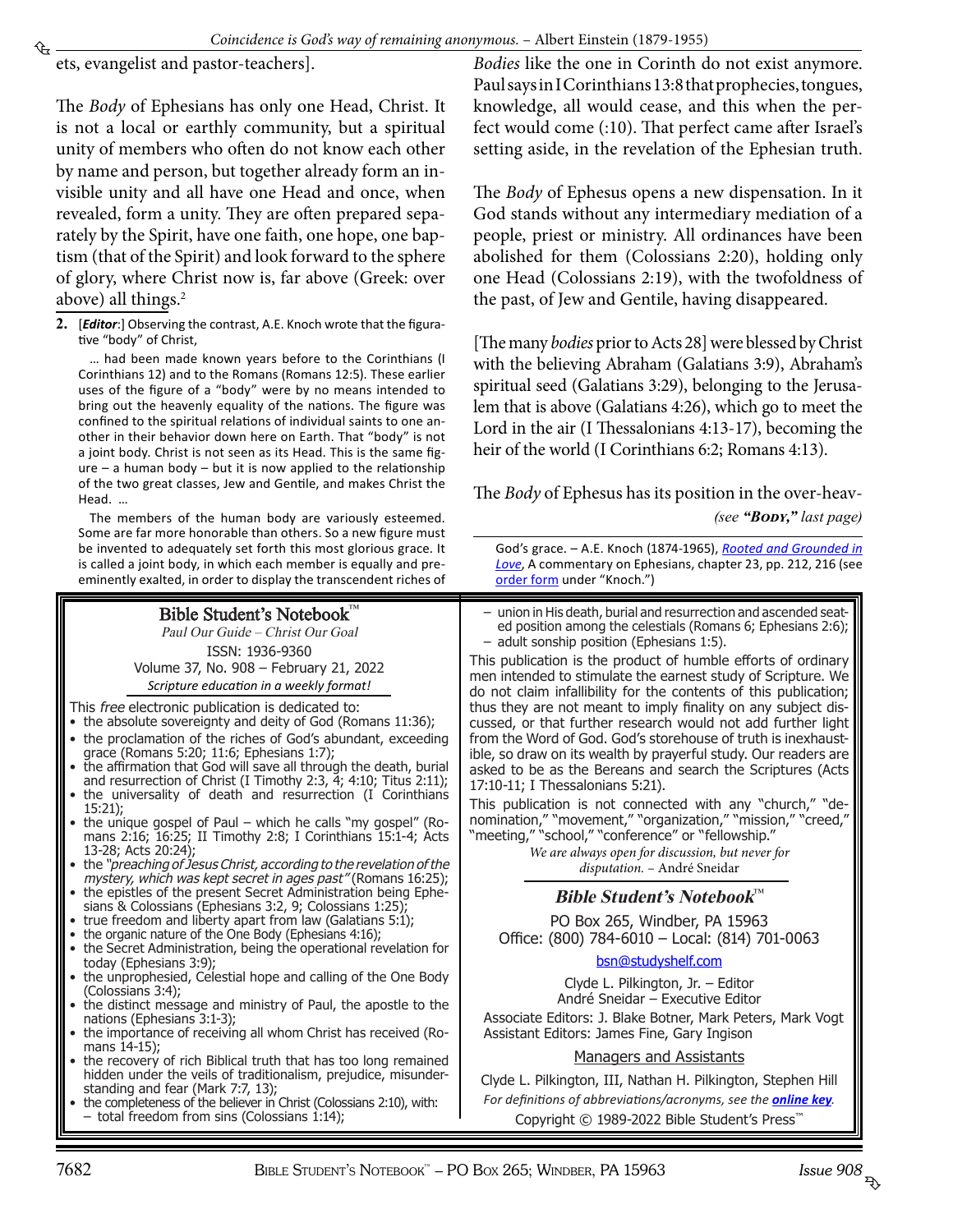<span id="page-2-0"></span>Gabriel's Prophecy Analyzed **(Daniel 9:24-27)** *by* — Andrew Brown

od's truth is not a weak, flimsy thing that will<br>topple when examined. The exact opposite is<br>true: it is a firm foundation. Common inter-<br>pretations of the prophecy that Gabriel brought to topple when examined. The exact opposite is true: it is a firm foundation. Common interpretations of the prophecy that Gabriel brought to Daniel in Daniel 9 are a "house of cards" awaiting collapse. The conclusions do not follow through.

These widely spread theories place the first 69 weeks as history and separate the 70<sup>th</sup> week (the Great Tribulation) as future. Can the  $70<sup>th</sup>$  week be separated from the other  $69$ ?<sup>1</sup>

The separation is attributed to the crucifixion of Christ and the laying aside of Israel. This is preposterous, since they claim that the crucifixion was predicted in the passage. The timeline's interruption occurs because something in the timeline happens?! It is a self-contradicting impossibility:<sup>2</sup> Israel

The terms "interruption" and "separation" indicate that the

was not laid aside at the cross; the Lord asked that they be forgiven. Israel still had the prominent place throughout the book of Acts.

Under scrutiny, many problems arise. Beliefs that result in absurdities should be questioned. There is no evidence to support the separation of the  $70<sup>th</sup>$  week. These weeks must remain intact.

Daniel prayed concerning the 70-year captivity that resulted from Israel's sin [:2, Jeremiah's prophecy re-

The "self-contradicting impossibility" is that there is no indication of the pause in the passage, but that it has to be "interpreted" by placing the crucifixion into the prophecy as the means/ reason that God "paused" the prophecy. He goes on to explain the "self-contradicting impossibility" in the following two sentences.

In other words, How could God have laid aside Israel at the crucifixion if Christ asked that they be forgiven and since Israel was still God's people throughout Acts? Hence the "self-contradicting impossibility."

Moreover, if there has been a pause after the 69<sup>th</sup> week then we're waiting for the 70<sup>th</sup> week to commence (again, as typically taught) and we're currently in a period of prophecy; this would at the least contradict Paul's teaching about the Mystery dispensation, or worse, disavow it.



*[form](http://studyshelf.com/orderform-studyshelf.pdf) under "Compilations."*

## *Sonship: [A Comprehensive Compilation](http://www.studyshelf.com/compilations.htm#3326)*

The Romans 9 *"sonship"* is the exclusive prerogative of *"Israel according to the flesh,"* the Galatians 4 *"sonship"* extends to the spiritual seed of Abraham who are not *"after the flesh"* (:23), but was associated with *"Jerusalem which is above"* (:26). However, the Ephesians *"sonship"* has no relationship whatsoever to Abraham or Israel. It has no connection with the promises made unto the fathers, it is not founded on an earthly inheritance (allotment). The Ephesians *"sonship"* extends back before the disruption of the world, and extends *"far above"* all heavens. These three *"sonship"* distinctions correspond to the three distinct spheres of

blessing. This book contains 14 works from 10 authors, spanning 100 years. Authors include: Tom Ballinger, John H. Essex (1907-1991), M. Jaegle, A.E. Knoch (1874-1965), Clyde L. Pilkington, Jr., George L. Rogers (1869-1947), Russell H. Schaefer (1919-1999), C.R. Stam (1909-2003) and Charles H. Welch (1880-1967).

**<sup>1.</sup>** [*Editor:*] Of course, the "pause" can be conveniently inserted to equivocate about the timeline of Daniel's prophecy in order to make it fit the Christian narrative; however, just as we shouldn't force Jesus Christ into a passage where He doesn't belong, let's also not insert a "pause" where God gave no indication of one.

**<sup>2.</sup>** [*Editor:*] The typical Christian teaching is that the first 69 weeks of Daniel's prophecy have already occurred, with the last week yet to be fulfilled. Christianity inserts Christ into the passage with the "cut off" referring to His crucifixion.

<sup>&</sup>quot;pause" between the 69<sup>th</sup> and 70<sup>th</sup> week, as taught by Christianity, is caused by Christ's crucifixion, at which time God laid aside Israel. Essentially the interruption is assumed based on religious bias, inserting a "pause" in the prophecy which indicated that God laid aside Israel.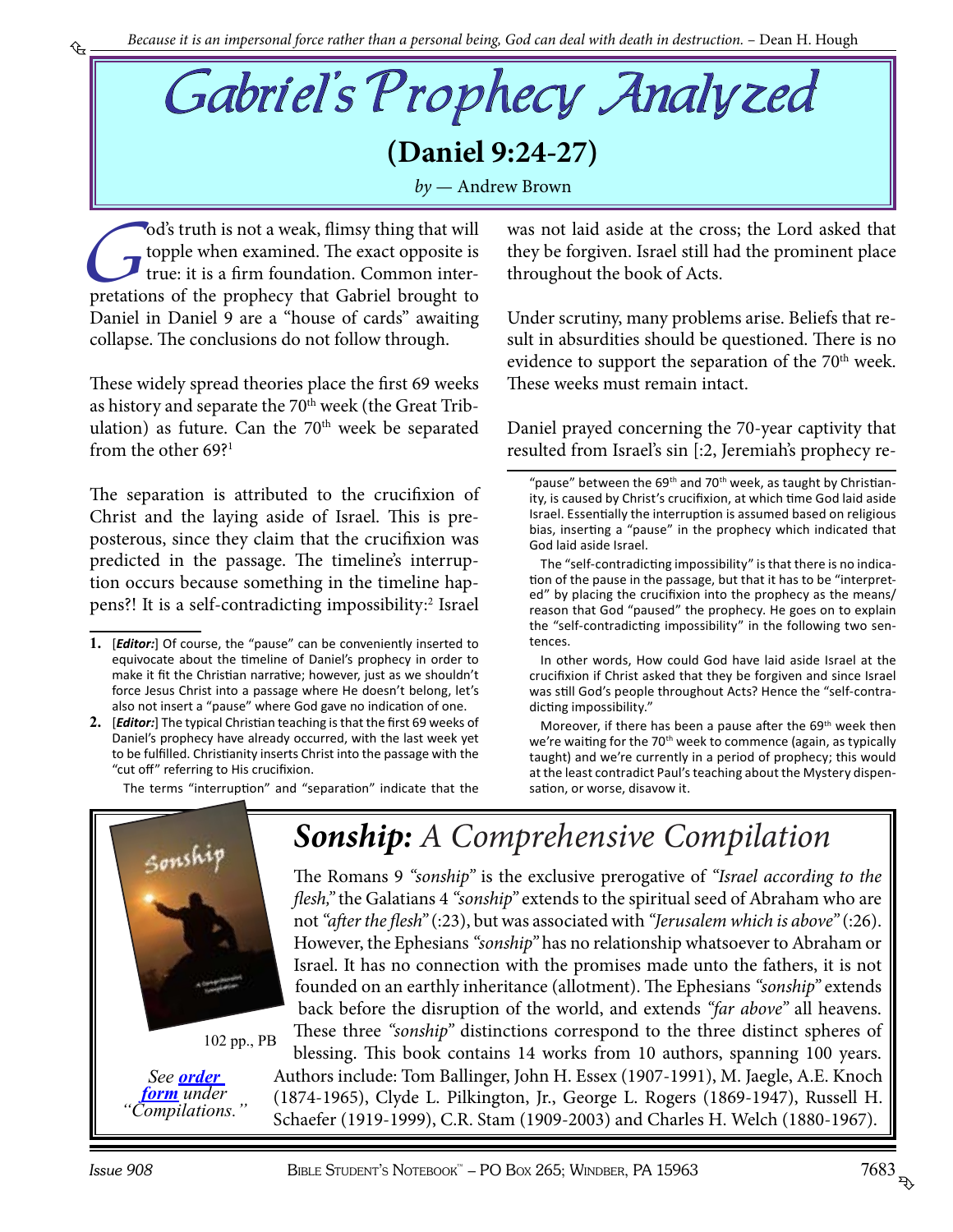<span id="page-3-0"></span>₠ garding God's judgment of Israel]. The angel Gabriel answered Daniel's prayer by revealing to him a vastly greater "70×7" period of Israel's glorification.

*Seventy weeks have been declared for your people and your holy city, to finish the transgression, to make an end of sin, to make atonement for iniquity, to bring in everlasting righteousness, to seal up vision and prophecy and to anoint the most holy place* (9:24, *NASB* throughout).

Daniel spoke of 70 years, whereas God responded with *"seventy weeks"* of years.

The Hebrew "weeks of years" is established in Leviticus 25. After six years, the farmer is commanded to give his field a year-long "sabbath" rest, a pattern symbolic of a "week" made of years instead of days. Then after seven sabbaths, comes another Jubilee year (:10) where everything resets, including slaves and property laws. The Jubilee year is set apart and not counted, since 49 years would pass until the next Jubilee. The math does not add up any other way. Gabriel quoted this precedent when he spoke of seventy-sevens. Therefore, Gabriel set apart 490 years plus 10 Jubilee years (500 years). This portion is commonly interpreted as 490 years passing *until* the thousand-year reign of Christ. Other interpretations ignore details and create similar errors by making these fulfilled in Jesus Christ's death on the cross. The passage clearly states, *"seventy weeks have been declared for your people and the holy city …"* listing six amazing characteristics of the time. The 500-year period will be represented by those six characteristics: a future 500-year period of blessing before the second coming.

#### Gabriel next said,

*So you are to know and discern that from the issuing of a decree to restore and rebuild Jerusalem until messiah the prince there will be seven weeks …* (Daniel 9:25).

Gabriel revealed a decree to *"restore and rebuild Jerusalem."* This decree waits to be given. There was a declaration of Cyrus in II Chronicles 36:22-23 and Ezra 1:1 about rebuilding the Temple, *but not the city*. Furthermore, both passages cite fulfilling Jeremiah's words, not Daniel's writings. *If Daniel were fulfilled surely God would cite it somewhere.*

Darius (Ezra 6) and Artaxerxes (Ezra 7) both gave orders pertaining to the Temple, but not the city. Serious problems arise if one makes the building of Ezra's Temple equal to restoring and rebuilding Jerusalem. Dr. E.W. Bullinger started the 70 weeks with Artaxerxes, allowing Nehemiah to rebuild the Jerusalem wall; but there is no decree in Nehemiah to warrant this. Why would Scripture be silent? *There is no recorded decree because no connection exists.* It did not happen.

One might start at Christ's death in 29 A.D. (a probable date) and conjure up a historical date working backward to an imagined date for Artaxerxes' decree in Nehemiah (which did not happen) in 454 b.c. and conclude (from misinterpreting Gabriel's prophecy) that the Temple must have been finished by 405 b.c. (instead of Ussher's 516 b.c. date). In comparison, Solomon's Temple took seven years to build (I Kings 6:38). God does not reveal how long Zerubbabel's Temple took to build. *In this bait-and-switch one can be duped into believing that certain Roman dates of Bible events are accurate.* Tying these specific events to this prophecy is manipulation.

Before the Roman fixed-dating method, dates of specific events were normally compared to other events. This made the exact times and dates highly uncertain to fix in time. For example,

*The word that came to Jeremiah from the Lord in the tenth year of Zedekiah king of Judah, which was the eighteenth year of Nebuchadnezzar* (Jeremiah 32:1).

This common practice can be seen throughout the Bible where dates are pinned to a king's reign. *Attaining a specific date for historical events before Roman times is highly debatable and uncertain.* Ussher, Bullinger and Josephus are all fallible men trying to do the best they can to anchor these dates into the timeline. Problems often arise (especially trying to cement them with b.c. dates) as kingdoms exaggerate their antiquity, as the Persian Empire was known to do. *In the case of Gabriel's prophecy, history has been bent to fit an interpretation.*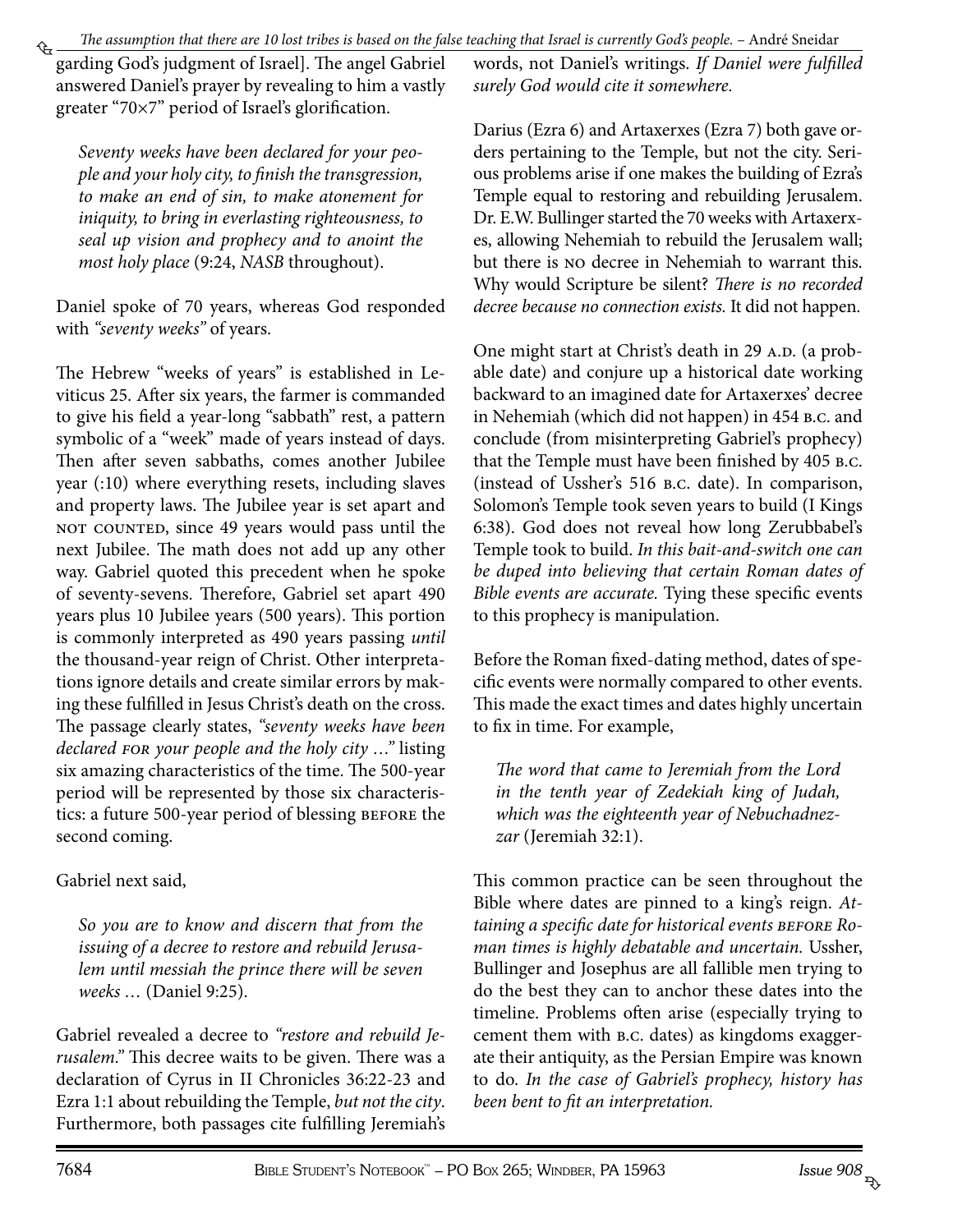<span id="page-4-0"></span>₠

There is no scriptural reason to start the seventy weeks anywhere in the past, nor to conclude that the completion of the Temple occurs in the  $7<sup>th</sup>$  week (49th year). The decree continues *"until messiah the prince."* This says nothing about the Temple! The seventh week is specifically connected to the appearance of *"messiah the prince."* The Hebrew word *mashiyach* occurs 40 times in Scripture and is consistently translated everywhere as *"anointed"* – *except here* where it is "*messiah*" twice. These two occurrences are interpreted rather than translated, which leads to the uneducated conclusion that this can refer only to Jesus Christ.<sup>3</sup> It should be consistently translated "*anointed*." Scripture calls others anointed, like Saul and David.

One should carefully consider that the entirety of Gabriel's prophecy should not be divided. Gabriel was encouraging righteous Daniel with the fully-future 500-year period (not 490). He describes an incredible time of blessing (referred to as the Pre-millennial Kingdom of God) *"declared upon your people*  [Israel] *and your holy city* [Jerusalem]*"* that would reverse all ill effects of the captivity being experienced. The characteristics of blessing entail a period when transgression is restrained (finished), sin has been ended (sealed up), iniquity has been removed (covered/atoned for), eonian (flowing) righteousness has been brought in, vision and prophecy have been sealed up (attested to daily), and an anointed most holy place exists. This prophecy describes a time of blessing, which culminates in the Great Tribulation when the holy place is desecrated.

The seventy weeks launch with the command to *"restore and rebuild Jerusalem."* This could refer to a resurrected King Cyrus' fulfilling of Isaiah's prophecy (Isaiah wrote about 200 years prior to Cyrus).

*It is I Who says of Cyrus, "He is My shepherd! And he will perform all My desire." And he declares of Jerusalem, "She will be built," and of the Temple, "Your foundation will be laid"* (Isaiah 44:28).

The anointed prince appears at the  $7<sup>th</sup>$  week ([the 49<sup>th</sup>) year] at the first Jubilee), possibly for his inauguration. *"Anointed"* and *"prince"* are connected to King David in Scripture. Consider the following prophetic verses:

*… David My servant will be their prince …* (Ezekiel 37:24-25).

*but they shall serve the Lord their God and David their king, whom I will raise up for them* (Jeremiah 30:9).

*afterward the sons of Israel will return and seek the Lord their God and David their king …* (Hosea 3:5, *cf.* Jeremiah 23:5; 33:15; Ezekiel 34:23-24).

These passages refer to David long after he was dead. They foretell the resurrection of David, who will once again be anointed as the kingly *"prince."* Ezekiel 45-46 mentions this prince during a future time with a working temple and sacrifice. The anointed prince continues to reign uneventfully for sixty-two weeks (434 years/442 years counting Jubilees). The straightforward reading reveals this anointed one living longer than 400 years.



### *[Exposé of the "Two Natures"](http://www.studyshelf.com/knoch.htm#0023)*

*by* — A.E. Knoch (1874-1965)

Long have believers labored under the false premise that within them resides "two natures." This is a refreshing, liberating, scriptural investigation of this key subject.

42 pp., PB *See [order form](http://studyshelf.com/orderform-studyshelf.pdf) under "Knoch."*

**<sup>3.</sup>** [*Editor:*] For this reason we have changed the applicable capitalized "Messiah" and "Prince" in this article to the lower case "messiah" and "prince," and be read or at least understood as "the anointed prince."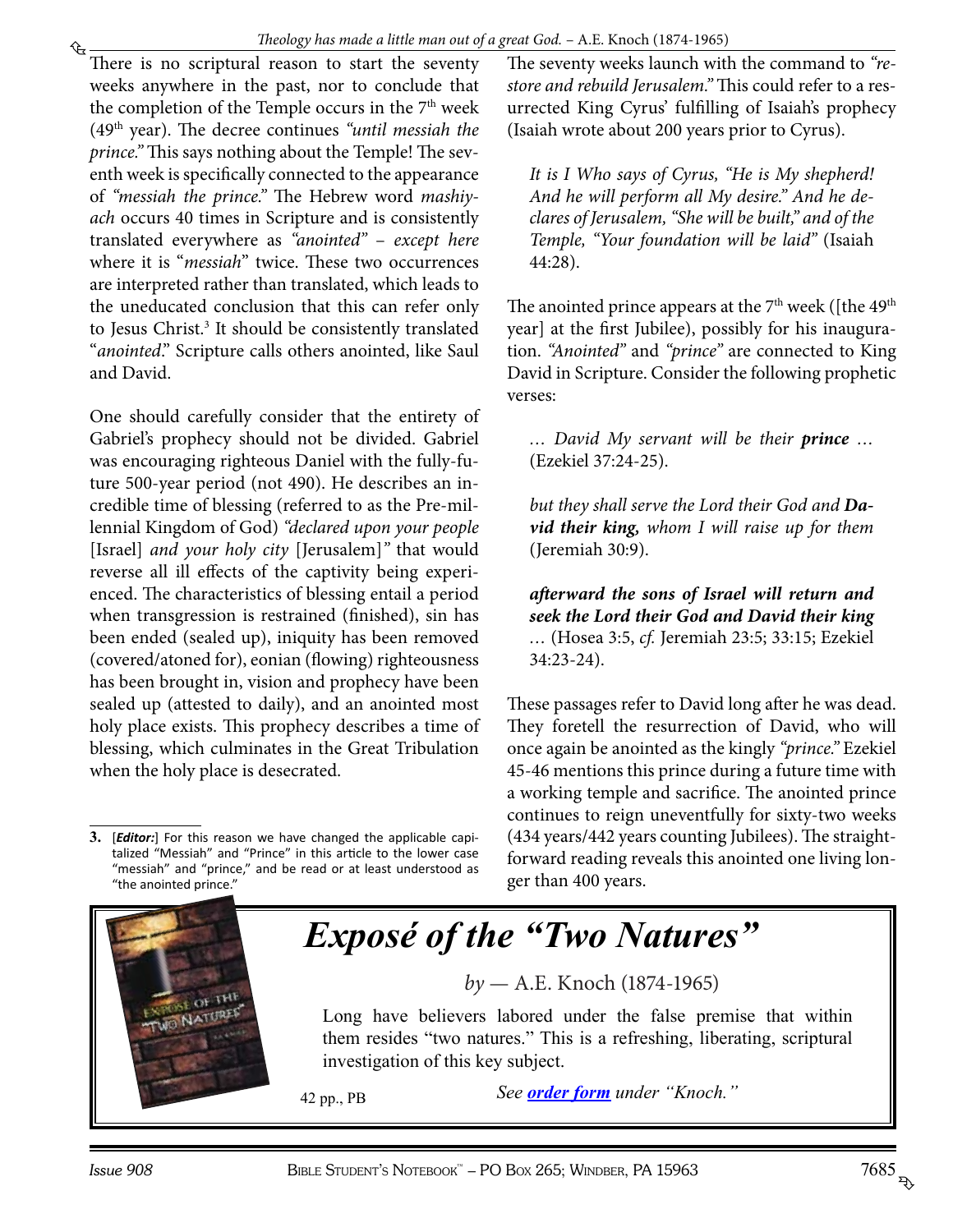<span id="page-5-0"></span>Gabriel continues,

*… and sixty-two weeks; it will be built again, with plaza and moat, even in times of distress. Then after the sixty-two weeks the messiah will be cut off and have nothing …* (Daniel 9:25-26).

There is no reason to add 7+62=69 except coincidental math. It is incredibly significant that after sixtytwo weeks the plaza and moat will be built again. At that point characteristics of peace and utopian economic prosperity will have persisted for hundreds of years. The plaza refers to capitalism reemerging to replace the sharing of God's government and to the reinstitution of wealth opening the path for the mark of the beast mentioned in Revelation. The "moat" carries the idea of defense. Since wars and rumors of wars are reentering the world, people start to protect themselves, to solidify their might to keep this newfound "wealth." The anointed prince David is cut off from his throne in Jerusalem and possesses absolutely no authority. This likely connects to Psalm 27:5 in which David hides in the secret place of the Temple. This event is never recorded in the past and likely occurs in this future time.

The Kingdom rule of peace, wherein no one is allowed to fight back, makes it easy for the Anti-Christ, the little horn, to overthrow David.

*stroy the city and the sanctuary. And its end will come with a flood; even to the end there will be war; desolations are determined* (Daniel 9:26).

The Anti-Christ takes David's place as king and his army eventually takes over. Many details in Daniel can be compared to other Scriptures about the Anti-Christ destroying the city and the sanctuary. Desolations are obviously characteristic for the man known as the *"abomination of desolation"* (Matthew 24:15). His end occurs with a sudden flood in the battle at Christ's Second Coming. Before this comes to pass,

*he will make a firm covenant with the many for one week, but in the middle of the week he will put a stop to sacrifice and grain offering; and on the wing of abomination will come one who makes desolate, even until a complete destruction, one that is decreed, is poured out on the one who makes desolate* (Daniel 9:27).

This man will make a strict covenant-agreement with many Israelites allowing the Temple sacrifices and offerings to continue. However, he then breaks that covenant, stopping the sacrifices and offerings. This occurs in the middle of the week covenant (3½ years) when he sets himself in the wing of God's Temple and declares himself [as] God (desecrating the Temple). At this point, those in Judea flee to the mountains where protection awaits from God. His complete de-

*… the people of the prince who is to come will de-*



*Salvation of All: 101 The Rich Man and Lazarus Who is Greater: Adam or Christ?*

*A time of study and fellowship in the Lebanon County, PA area.*

*(see [Gabriel,](#page-7-0) last page)*

*Saturday, February 26, 2022* 10:00 a.m.-3:00 p.m.

*Sparetime Fab Offices* 1100 E Kercher Ave. Myerstown, PA 17067

*Doors open at 9:30 a.m. for fellowship (with coffee, pastries and fruit). A light lunch will be provided.*

*Speaker:*

Clyde L. Pilkington, Jr. *Host:* Steve Martin – 610-909-9285 stevem206@yahoo.com *Please call or e-mail your plans to visit.*

#### *5 Sessions:*

*What About the Rapture? God's Purposes: From, Through & To God*

(An extended opportunity for casual fellowship will be available after the meeting.)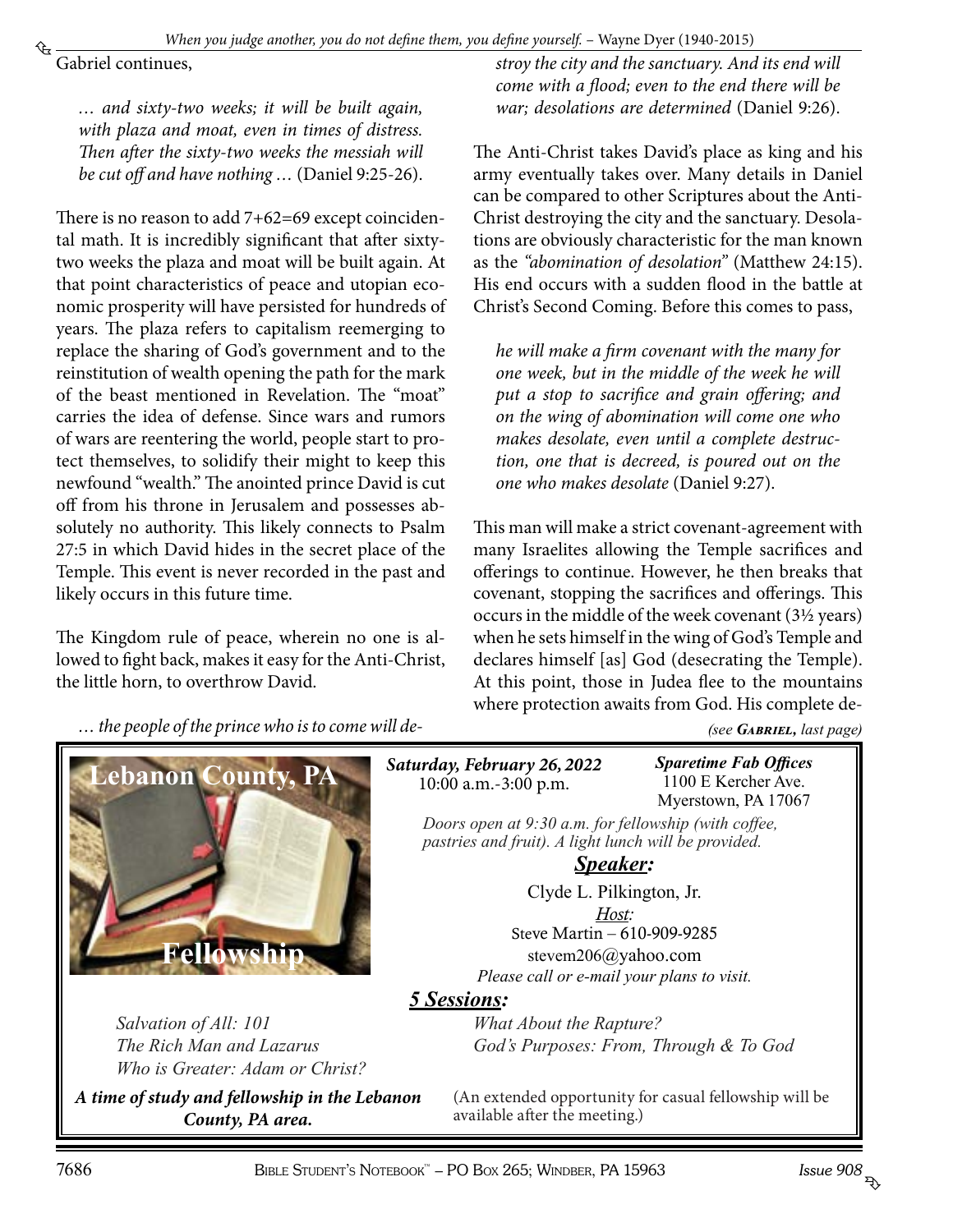<span id="page-6-0"></span>

### **Created for Good Works**

[*Edited excerpt*:] We have been created for good works, which God makes ready beforehand in order that we should be walking in them (Ephesians 2:10). Our desire to render acceptable service shall be gratified. It may not be fulfilled on earth, for this is not the normal sphere of our activities.

What good deeds are these for which we have been created? What employ will be ours as the glory laden eons roll their bounty to the feet of God! How strange that we, who look to spend the eons with our Lord, should have so little knowledge of our future work! All we need know is what is His employ. If we learn this, then we have the knowledge that we seek. So intimately are we one with Christ that His official duties are ours as well. An unselfish interest in His work and exaltation is enough to stir our hearts to study this. But when we see that He is not alone in all He does, that we share in His activities, how much the more should we search the future glories that are His!

This is the alchemy that transforms the dull and heavy page of prophecy into a program of intense delight, a bulletin of future bliss. More blessed is the blesser than the blessed. So, if we read of blessing that is not for us, we share the happier portion of the blesser. Not only is the future fully known to God, but every detail has been prepared and arranged by Him to fulfill the purpose of the eons. Our every step is chosen for us as for a child who follows in his father's footsteps across a muddy street. We do not need to scheme and plan to improve the condition of mankind. Our Head has done all this in His own inimitable way, and He, unlike poor creatures such as we, can carry out His plan. He will not waste His efforts now, but do it in its proper time, through the instruments He has chosen and fitted for the task.

Let us exult that He has prepared our good works for us and created us in Christ Jesus so that we are competent to perform them.

— A.E. Knoch (1874-1965) *[Rooted and Ground in Love](http://www.studyshelf.com/knoch.htm#2442)*<sup>1</sup> A commentary on Ephesians, chapter 23, pp. 212-213 (*Unsearchable Riches,* Volume 21 – 1930)

#### **Saved** *For* **and** *To* **a Future Grace**

[*Edited excerpt*:] The parenthetic ejaculation of the apostle, *"you are saved for grace!"* is one of those high pinnacles of faith that few ascend. Our translators, in rendering it *"by grace,"* have not reached any higher than that elevated peak in the Roman epistle. Were it in the text, we would gladly expatiate on the marvels of such a salvation. *"Therefore it is of faith, that it may accord with grace"* (Romans 4:16) deserves a sermon by itself. But we must not allow it to rob us of this far greater grace, which is much more in keeping with the transcendent nature of the context. Literally, we read that it is *to* grace. Salvation *by* grace is past. Salvation *to* grace is future.

— A.E. Knoch (1874-1965) *[Rooted and Ground in Love](http://www.studyshelf.com/knoch.htm#2442)*<sup>2</sup> *Unsearchable Riches,* Volume 21 (1930)

#### **Objects of Father's Transcendent Riches of Grace**

[*Edited excerpt*:] Believers are jointly seated with Christ Jesus among and over the peers of the heavenly domain (Ephesians 2:6). These believers are the objects of the Father's *"transcendent riches of grace"* in the impending ages (:7). This will give time for the purposes and achievements of grace to be worked out. The *"exceeding riches of His grace"* is to be shown toward us, and the showing forth of these excelling

<sup>1.</sup> See [order form](http://studyshelf.com/orderform-studyshelf.pdf) under "Knoch."

<sup>2.</sup> See [order form](http://studyshelf.com/orderform-studyshelf.pdf) under "Knoch."